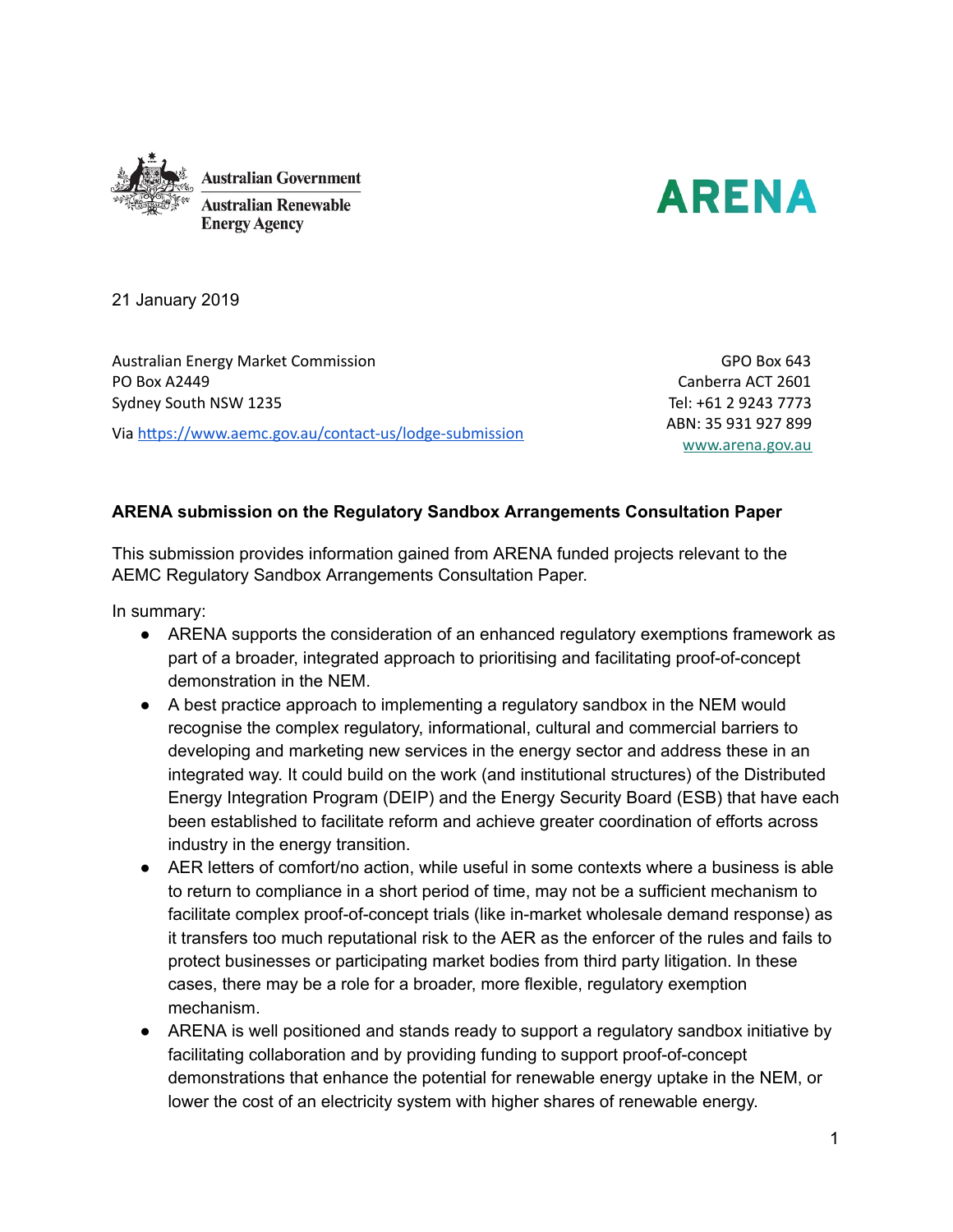# About ARENA

ARENA was established to make renewable energy solutions more affordable and to increase the supply of renewable energy in Australia.

ARENA provides financial assistance to support innovation and the commercialisation of renewable energy and enabling technologies by helping to overcome technical and commercial barriers. A key part of ARENA's role is to collect, store and disseminate knowledge gained from the projects and activities it supports for use by the wider industry and Australia's energy market institutions.

## Encouraging innovation in the energy sector

ARENA welcomes the increased focus on supporting innovation in the National Electricity Market (NEM) and the benefit this can bring to consumers. The extent to which new technology and approaches can be quickly incorporated into the NEM to enhance productivity will have a significant bearing on the costs and benefits consumers experience in the transition to renewables.

For example, wind, solar and batteries have different technical characteristics to traditional generation sources, so new system management approaches will be required to achieve high penetration rates. Accelerating the implementation of sustainable frameworks to accommodate very high penetrations of renewables can reduce system costs for the benefit of consumers. Proof-of-concept trials can assist in testing and accelerating such reforms.

ARENA plays a front-line role in encouraging innovation in Australia's energy sector including:

- Funding for proof of concept demonstrations and studies
	- The Advancing Renewable Program is continuously open for applications that address ARENA's Investment Priorities (including delivering secure and reliable electricity).
	- Funding rounds are announced periodically to target specific identified barriers to increasing the supply of renewable energy in Australia. Recent examples include the ARENA-AEMO demand response trial, the short-term forecasting and DER network hosting capacity rounds.
- Other funding
	- Our Research and Development (R&D) program supports research and projects that will increase the use of renewable energy technologies in Australia by making them competitive with conventional energy sources (e.g. solar PV and hydrogen).
	- The Renewable Energy Venture Capital Fund (managed by Southern Cross Venture Partners) fosters skills and management capability and encourages investment in innovative Australian renewable energy companies.
	- $\circ$  The Clean Energy Innovation Fund (in partnership with the CECF) is a specialist financier targeting technologies and businesses that can benefit from early stage seed or growth capital.
- By funding knowledge-sharing reports and activities in all ARENA projects, presenting at over 30 conferences in 2017-2018, and delivering networking events, including industry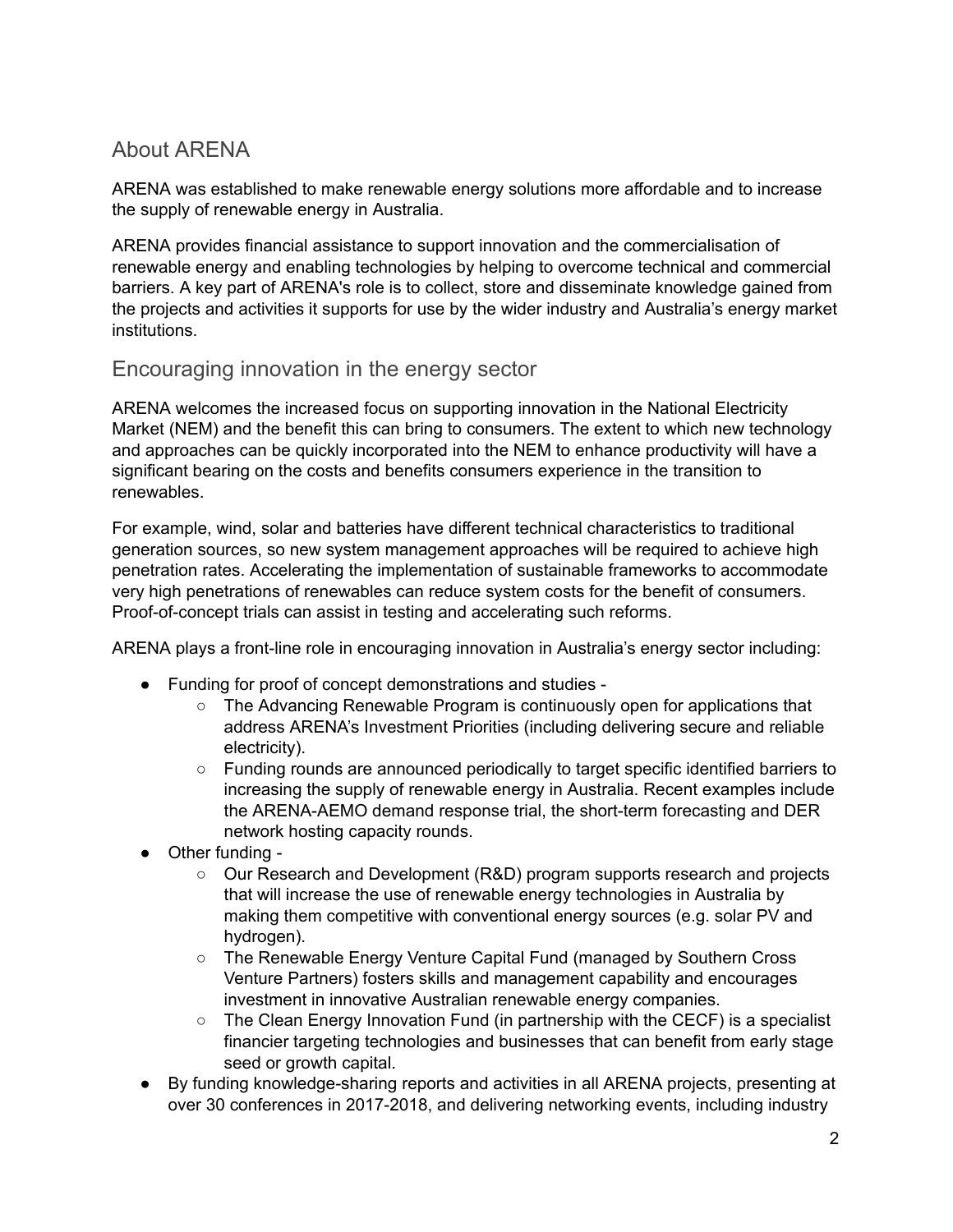site tours, ARENA continues to build industry awareness of emerging innovations and identify opportunities for further collaboration and trials.

● A-Lab workshops create cross-sector partnerships, identify critical industry challenges and facilitate the co-design of innovative solutions.

Through its ongoing engagement with industry, ARENA is cultivating a pipeline of innovative technologies and business models across multiple aspects of energy supply, distribution, marketing and demand management, that are at different stages of commercial readiness. ARENA is working with both traditional energy businesses seeking to diversify, as well as a large number of startup businesses and new entrants that are seeking to bring new technologies and business models into the sector.

## Innovation shop front

New entrants to the NEM are confronted with complex regulatory and opaque institutional arrangements that can present a barrier to understanding the full potential for their product or service.

ARENA's engagement with new entrants has evolved to include an informal 'shop front' service to guide prospective grant applicants on their eligibility for ARENA funding, including how they can adapt their approach to reflect our understanding of information gaps and commercial opportunities in industry. While we do not provide regulatory or commercial advice to prospective applicants, we do consult with market bodies and industry (including through DEIP) to determine the merits and risks of different proposals that are brought forward.

Some projects have benefited from engaging with market bodies at the design stage. Examples include large-scale battery projects examining commercial models to deliver both network and wholesale energy services, as well as virtual power plant projects seeking to deliver services such as frequency control. This engagement has helped clarify how regulatory arrangements can work, and identified gaps for resolution - providing a benefit for future projects of a similar type.

An innovation shop front service, provided under an appropriate institutional framework, could offer 'fast and frank' regulatory advice to new market entrants. While this is beyond ARENA's mandate, it could utilise expertise within the market institutions or third party advisors. Utilising market bodies in this process would encourage a two-way exchange, where institutions could gain market intelligence and a greater appreciation of the opportunities and barriers to innovators presented by current regulatory arrangements. An innovation shop front could also provide a pathway to other innovation support tools such as grant funding from ARENA or other parties, or regulatory exemptions if appropriate.

As noted in the Consultation Paper, the experience of Ofgem in the UK indicates that fast and frank feedback services can be highly valued by new entrants and can facilitate the implementation of new ideas based on their merit.

## The role of regulatory exemptions

Important reform initiatives such as the consideration of a wholesale demand response mechanism and the creation of distribution-level markets for energy and related services may